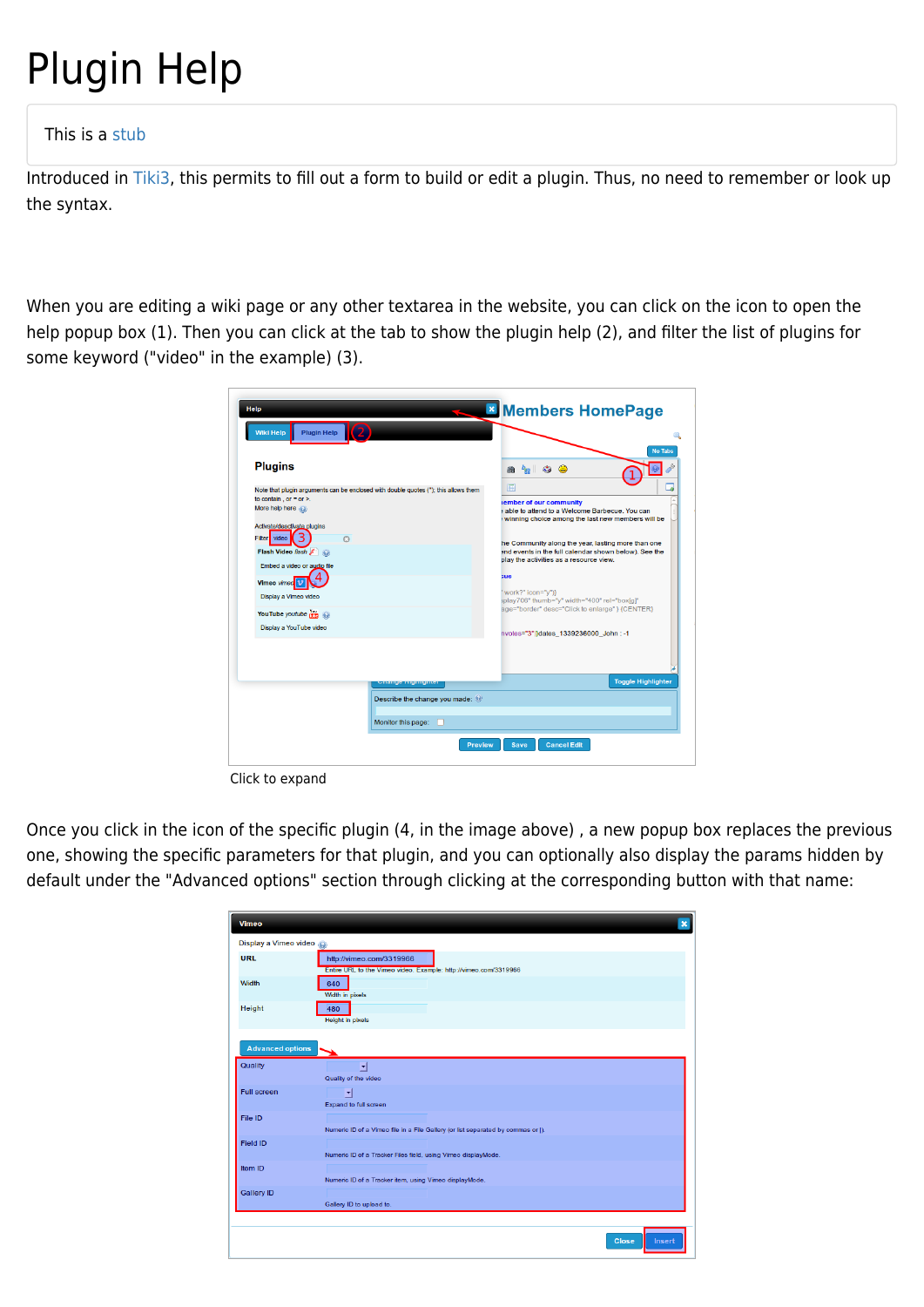And when you click at insert, the code is inserted in the wiki page:

```
{vimeo url="http://vimeo.com/3319966" width="640" height="480"}
```
## Wiki Help revamped

The Wiki Help has been revamped so that it is offered on the side as a red balloon with a lens on top. When you click on it, it allows you to select the Wiki help or Plugin help, once you click on any of the green + signs on their left.



For instance, if you click on the **i**con next to Plugin Help, you'll be shown the new edit help, where you can scroll on the side independently of the scroll of the wiki page, and click on the "**Insert**" link next to any plugin title.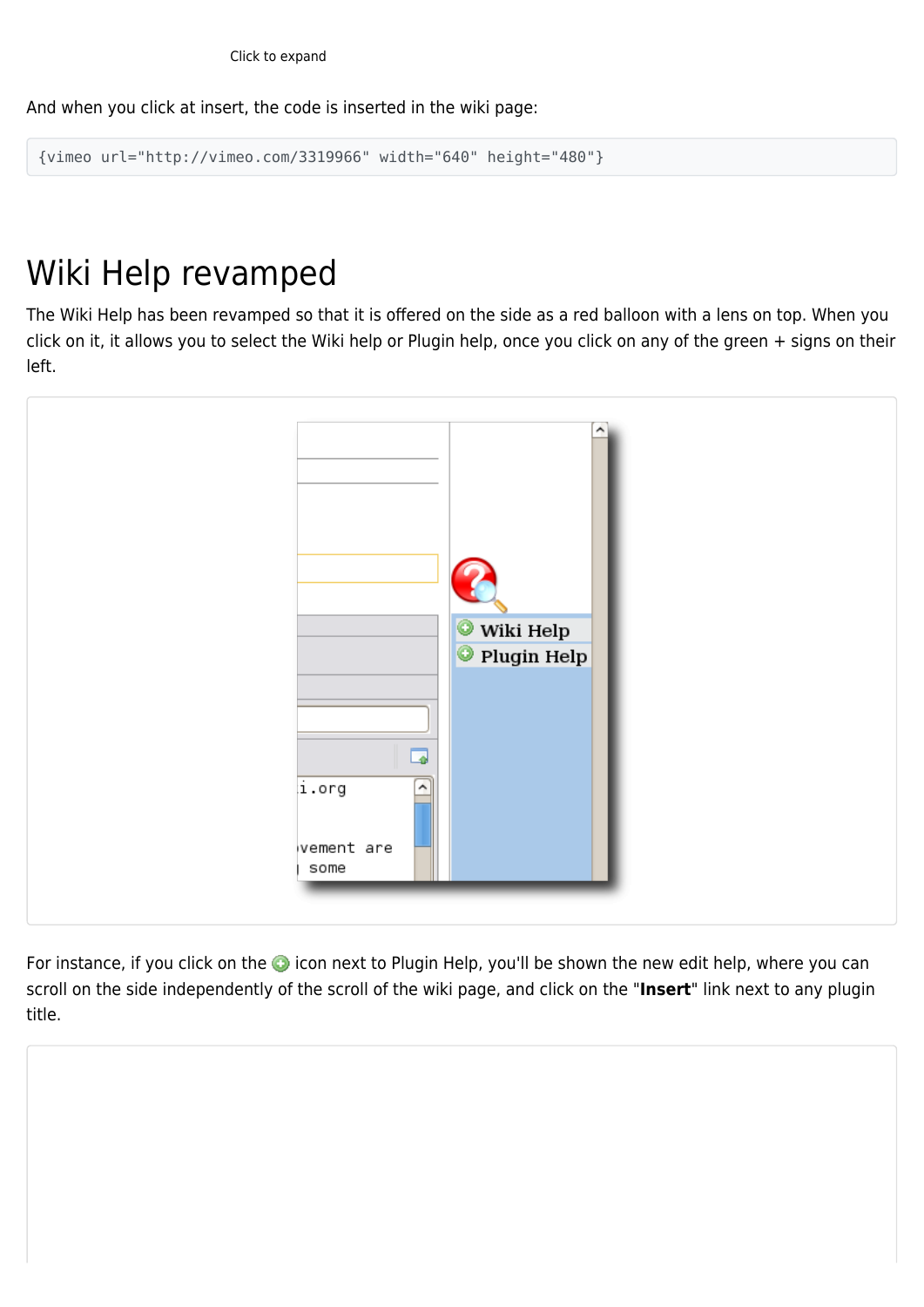|                                                                                                      | Note: This edit session will expire in 24 minutes. Preview or Save your work to restart the edits assign time                                                                                                                                                                                                                                                                                                                 |                                                                                                                                                                                                                                                                                                                                                              |
|------------------------------------------------------------------------------------------------------|-------------------------------------------------------------------------------------------------------------------------------------------------------------------------------------------------------------------------------------------------------------------------------------------------------------------------------------------------------------------------------------------------------------------------------|--------------------------------------------------------------------------------------------------------------------------------------------------------------------------------------------------------------------------------------------------------------------------------------------------------------------------------------------------------------|
| SAVE MINOR EDIT<br>PREVEW<br>Categoriza                                                              | SAVE   CANCEL EDIT<br>Show Catagorias                                                                                                                                                                                                                                                                                                                                                                                         | Flash video Insert Document tiol                                                                                                                                                                                                                                                                                                                             |
| Apply template:                                                                                      |                                                                                                                                                                                                                                                                                                                                                                                                                               |                                                                                                                                                                                                                                                                                                                                                              |
|                                                                                                      | none                                                                                                                                                                                                                                                                                                                                                                                                                          | Displays a SWF on the wiki page.                                                                                                                                                                                                                                                                                                                             |
| <b>Smileys</b>                                                                                       | 000060000000000000 <mark>0</mark> 000000                                                                                                                                                                                                                                                                                                                                                                                      | {flash<br>novie-'Complete URL to the movie to include!                                                                                                                                                                                                                                                                                                       |
| Description.                                                                                         |                                                                                                                                                                                                                                                                                                                                                                                                                               | [ width="Befault width; 425"                                                                                                                                                                                                                                                                                                                                 |
|                                                                                                      | XXXQUED @ EE IE D @ @ @ @ @ @ @ \$ @ <sub>@ @</sub> @ @ B @                                                                                                                                                                                                                                                                                                                                                                   | [ height="Default height, 350" ]<br>quality - Flash video quality. Default value                                                                                                                                                                                                                                                                             |
|                                                                                                      |                                                                                                                                                                                                                                                                                                                                                                                                                               |                                                                                                                                                                                                                                                                                                                                                              |
| !!! Select monitoring wiki pages at edit time<br>a second step once the page is saved.               | Nowadays, a user can select to nonitor a wiki page through a check ax at edition tim                                                                                                                                                                                                                                                                                                                                          | Displays a graphical gauge<br><b>COAUGED</b><br>value-"current value (REGUIRED)"<br>[ max="Maximum possible value, Default; 100"                                                                                                                                                                                                                             |
| !!!# Setup.sh simplified<br>possible, or asked to the user one by one.<br>Ill# Survey<br>!!!# Themes | Nowadays, the script to create the needed folders on the server and hetting the righ<br>(setup.sh) has been simplified so that it can be called with no argu <mark>ments, since the</mark><br>New survey question type using images in a file gal<br>New themes have been added. Like strasa.css and coalesce.css:<br>"::{img s <u>r</u> c="img/wiki up/s <u>trasa</u> start CO.ong" align="center" <u>des</u> c="strasa.ssa" | label='Label displayed on the left side of<br>color="As defined by CSS."  <br>bocolor-As defined by CSS." 1<br>size-"Bar width in pixels."<br>[ labelsize= Width in nixels allocated to<br>perc='true false, if true then a percent<br>showvalue- true[false, if the numeric y<br>[ height="Bar height in pixels." ]<br>33.<br>description<br><b>EGAUGE}</b> |

Descriptions and possible parameters for plugins are shown in a clearer way.

Later on, once saved, those plugin call can be edited in a quicker and more user friendly way, through the new plugin edit feature:

|        | Bild               |                                                                        | 図 |
|--------|--------------------|------------------------------------------------------------------------|---|
| 13.1   | Displays an image. |                                                                        |   |
| Plugti | Image Source       | img/wiki_up/tiki3_profiles_ad                                          |   |
|        |                    | Full URL to the image to display.                                      |   |
|        | Height             |                                                                        |   |
|        |                    | Height of the image to display.                                        |   |
|        | Width              |                                                                        |   |
|        |                    | Width of the image to display.                                         |   |
|        | 1.ink              |                                                                        |   |
|        |                    |                                                                        |   |
|        | Link Relation      | Alias: Ink. Location the image should point to.                        |   |
|        |                    | "rel" attribute to add to the link.                                    |   |
|        | Link Title         |                                                                        |   |
|        |                    |                                                                        |   |
|        | Alignment          | Beschreibung.                                                          |   |
|        |                    | center                                                                 |   |
|        | Alignment          | Image alignment in the page. (left, right, center) Uses HTML IMG tag.  |   |
|        |                    |                                                                        |   |
|        | Beschreibung       | Image alignment in the page. (left, right, center) Uses CSS class img. |   |
| 14.    |                    |                                                                        | ⋓ |
| A syst |                    | Image description to display on the page.                              |   |
| http:/ | Alternate Text     |                                                                        |   |
|        |                    | Alternate text to display if impossible to load the image.             |   |
|        | Image Map          | Profiles <sup>®</sup>                                                  |   |